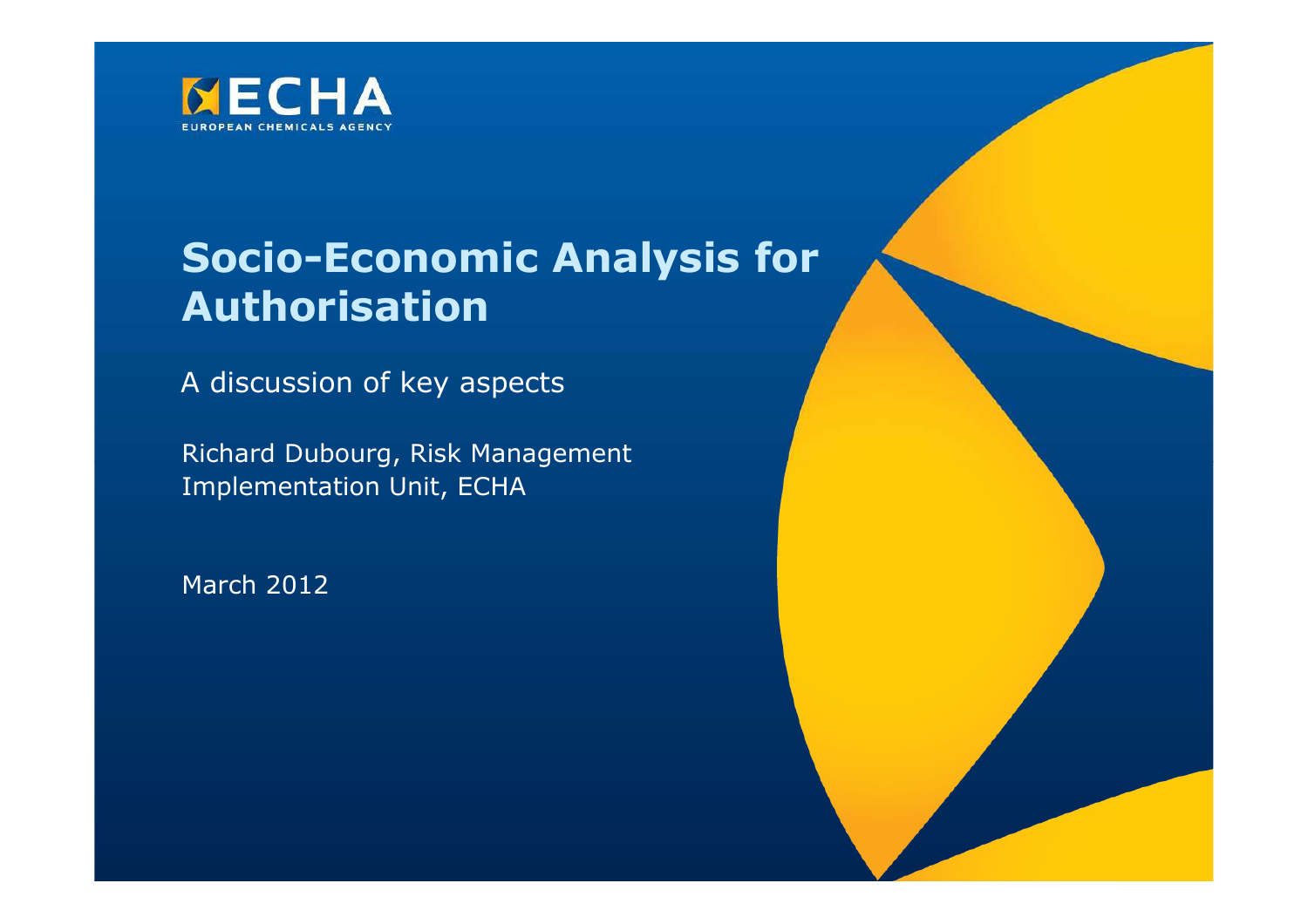

# **Socio-economic analysis – overview of the presentation**

- Why do it? (How does it fit into REACH?)
- When to do it (in the application process)?
- Who should do it?
- How to do it?
- How much to do it
- Focus on some key aspects
- Building on previous presentations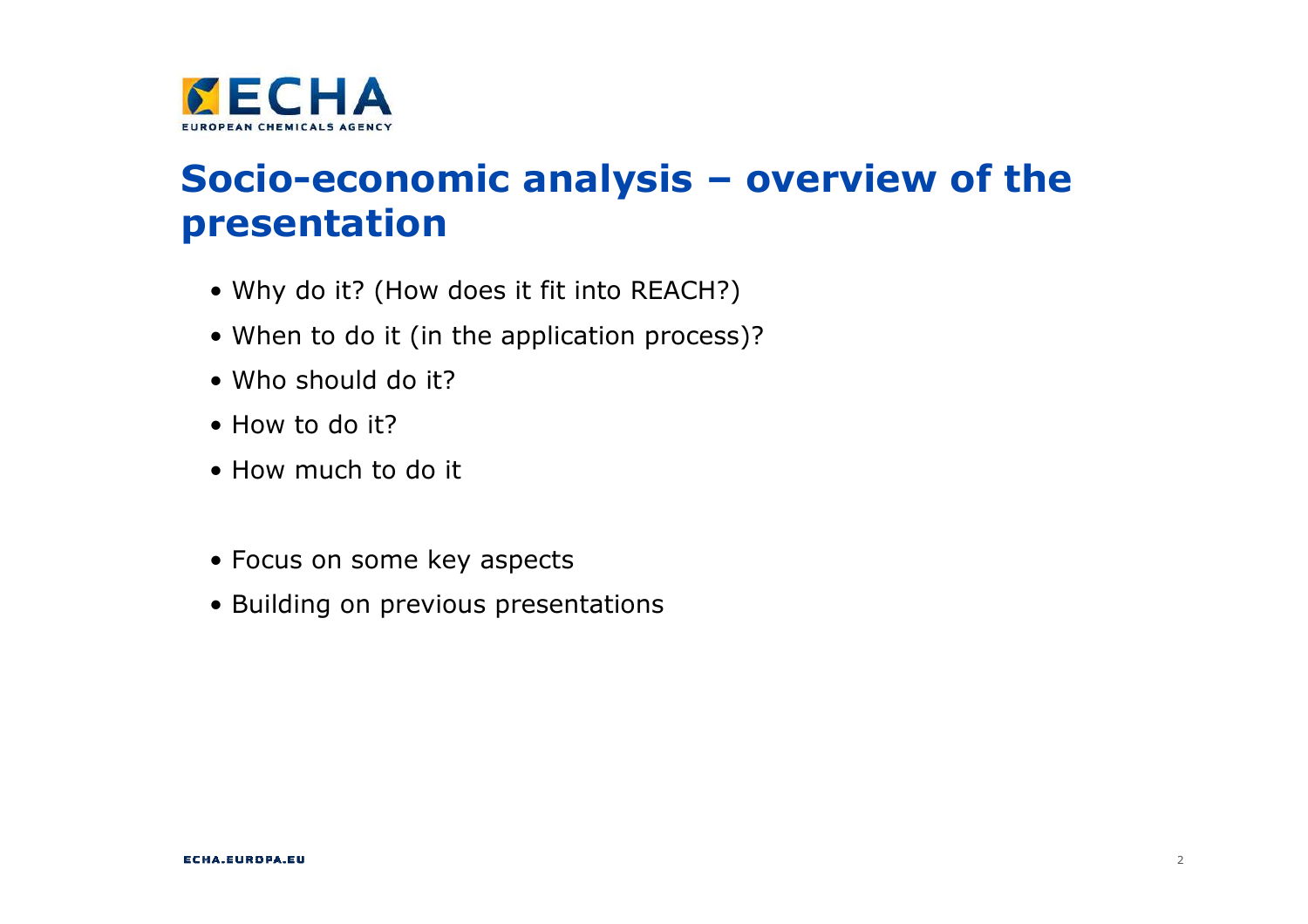

## **Two routes to authorisation**

#### **Adequate control route**

- Threshold CMRs (DNEL)
- Threshold substances of<br>equivalent concern (DNFL equivalent concern (DNEL or PNEC)
- Risks controlled below thresholds
- No suitable alternatives
- Suitable alternatives (substitution<br>nlan) plan)

#### **Socio-economic route**

- Non-threshold CMRs
- Non-threshold substances of<br>equivalent concern equivalent concern
- PBTs and vPvB
- •Threshold substances without adequate control
- No suitable alternatives
- Benefits of continued use<br>outweigh the risks outweigh the risks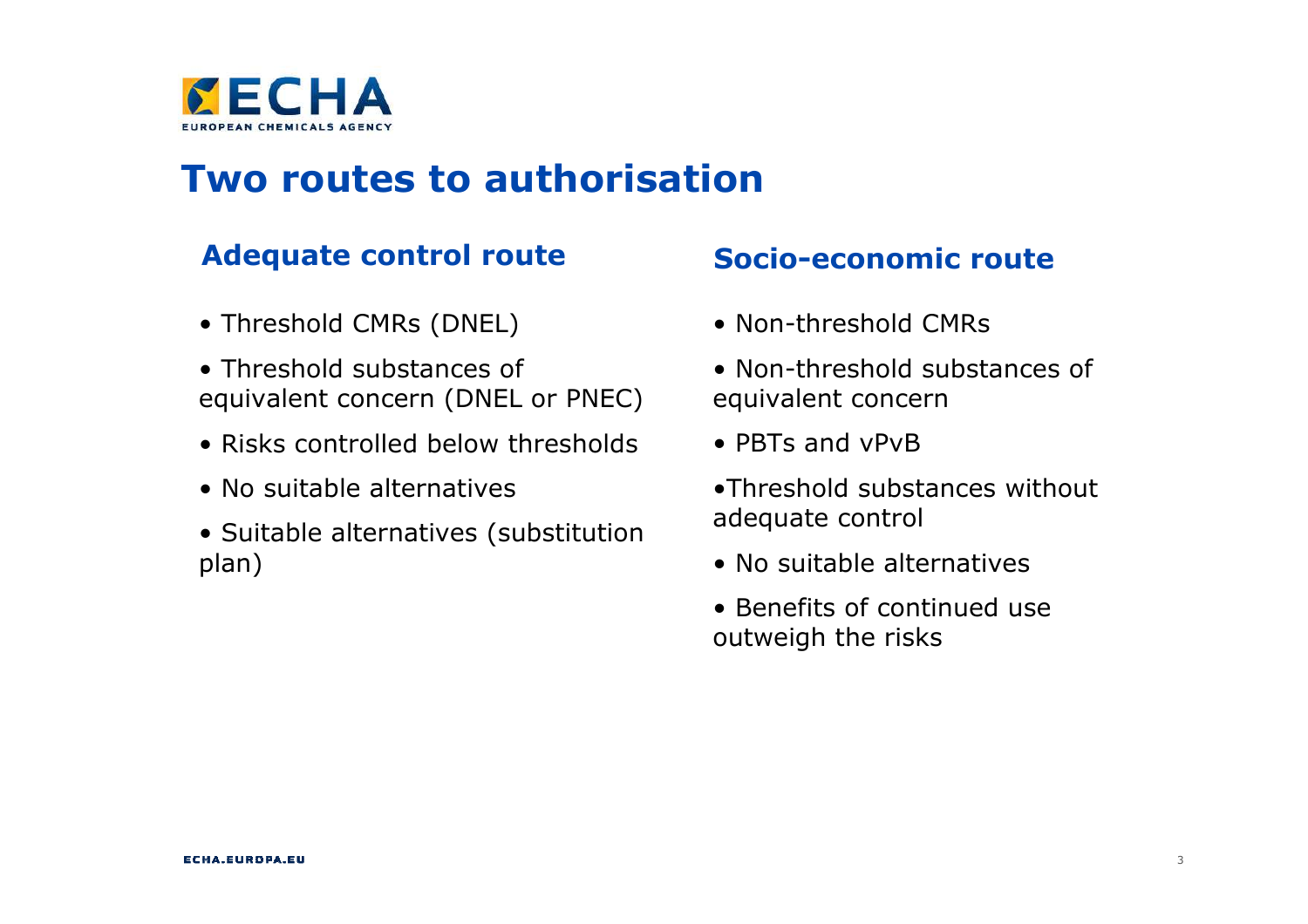

# **The make-up of an authorisation application**

#### **Article 62(4) An application SHALL include:**

- 1. Substance ID, contact details, use to be authorised
- 2. Chemical Safety Report covering risks to human health and/or the environment from the use of the substance(s) arising from the intrinsic properties specified in Annex XIV
- 3. Analysis of alternatives, considering risks, and technical and economic feasibility of substitution
- 4. If '3' indicates suitable alternatives are available, a substitution plan with timetable of proposed actions

### **Article 62(5) An application may include:**

1. Socio-economic analysis in accordance with Annex XVI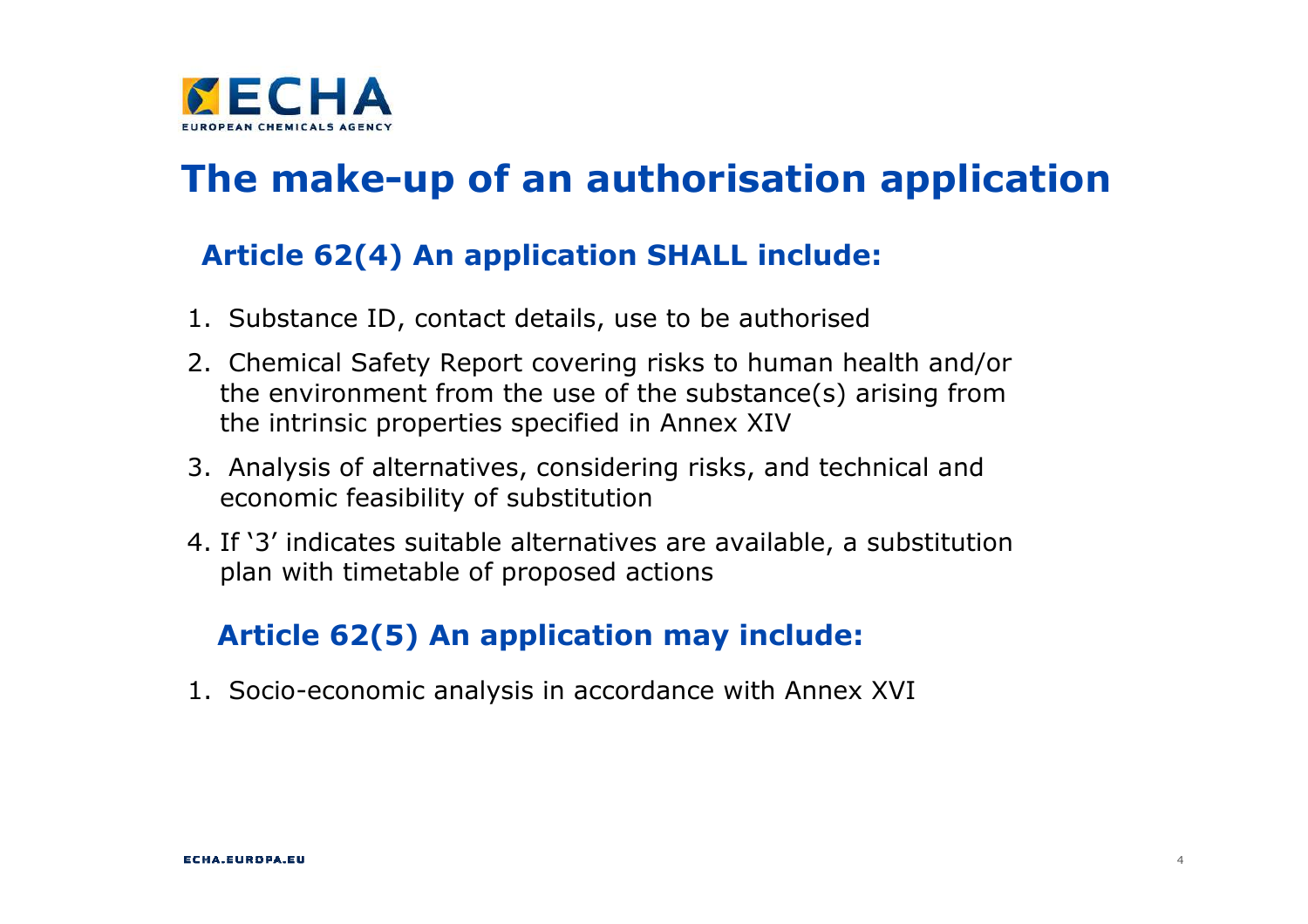

# **Where SEA fits into an application**

#### **Socio-economic route**

- Article 60(4): [a]n authorisation may only be granted if it is shown that socio-economic benefits outweigh the risk
- Annex XVI socio-economic analysis benefits and risks of<br>continued use continued use

#### **Both routes**

- Chemical Safety Report (risks of continued use)
- Analysis of alternatives (risks and costs of alternatives)
- Time-limited review (development in availability of alternatives)
- Article 64(1): The draft opinion[…] shall include: […]an assessment of the socio-economic factors and the availability, suitability and technical feasibility of alternatives

#### **Adequate control route**

• Substitution plan (economic feasibility of alternatives over time)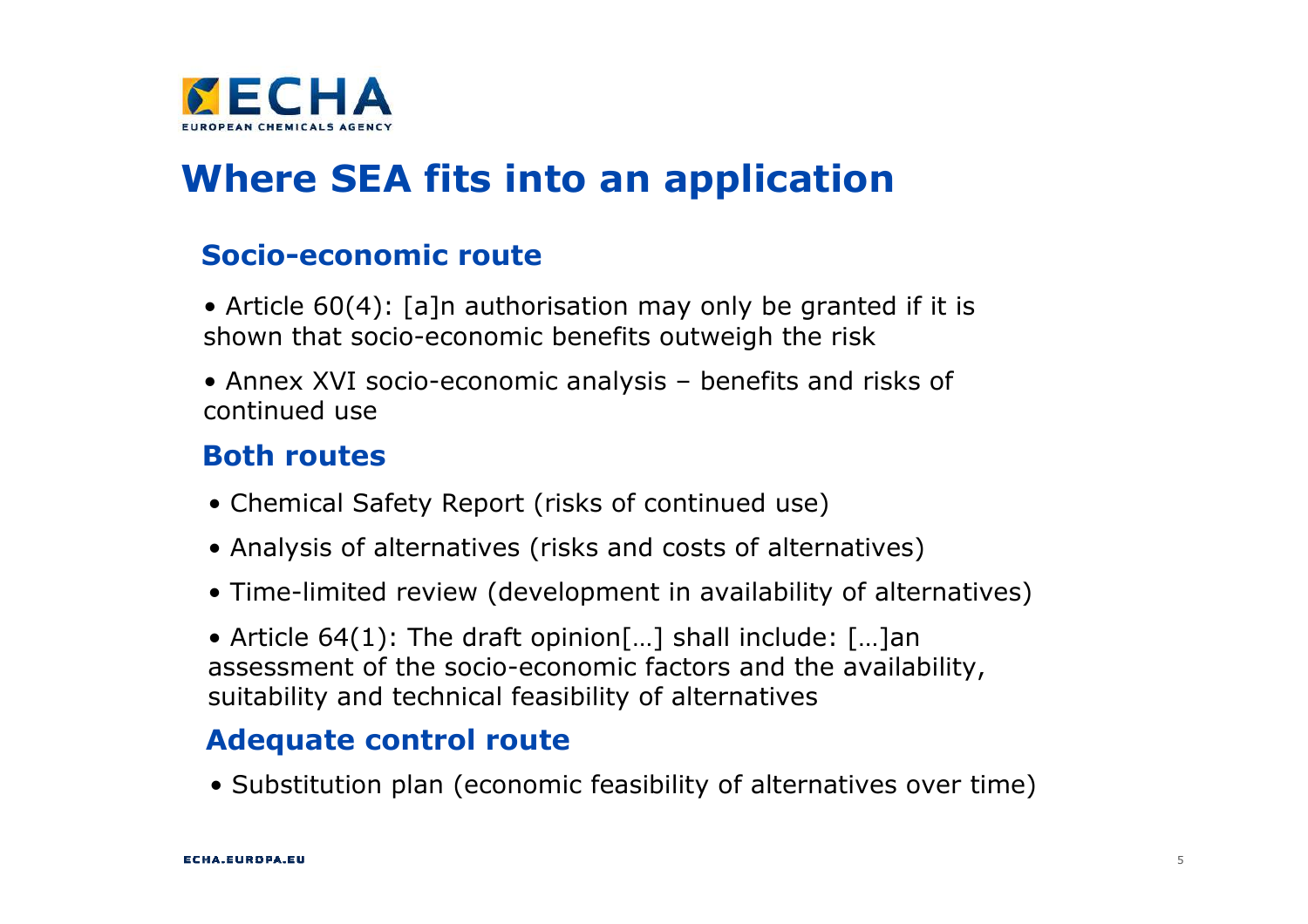

# **What is covered in SEA for authorisation**

#### **Two scenarios**

- 1. 'Applied for use' scenario use of Annex XIV substance continues
- 2. 'Non-use' scenario applicant adopts alternative (substance, activity etc)

## **Negative and positive impacts of '1'** *vs* **'2'**

- 1. 'Applied for use' scenario use of Annex XIV substance continues
- 2. 'Non-use' scenario applicant adopts alternative (substance, activity etc)<br>•Analysis of negative and positive impacts of one scenario ("applied for use") vs. another ("non-use").
	- •Impacts considered:
	- •human health, environmental
	- •economic, social and wider economic
	- •Benefits of authorisation:
	- •reduced costs to the applicant, other actors in the supply chain (incl. consumers) and society as whol e
	- •Costs of authorisation:
	- •negative human health or environmental impacts
	- •Makes use of:
	- •Any methodology, examples in guidance document on SEA in restriction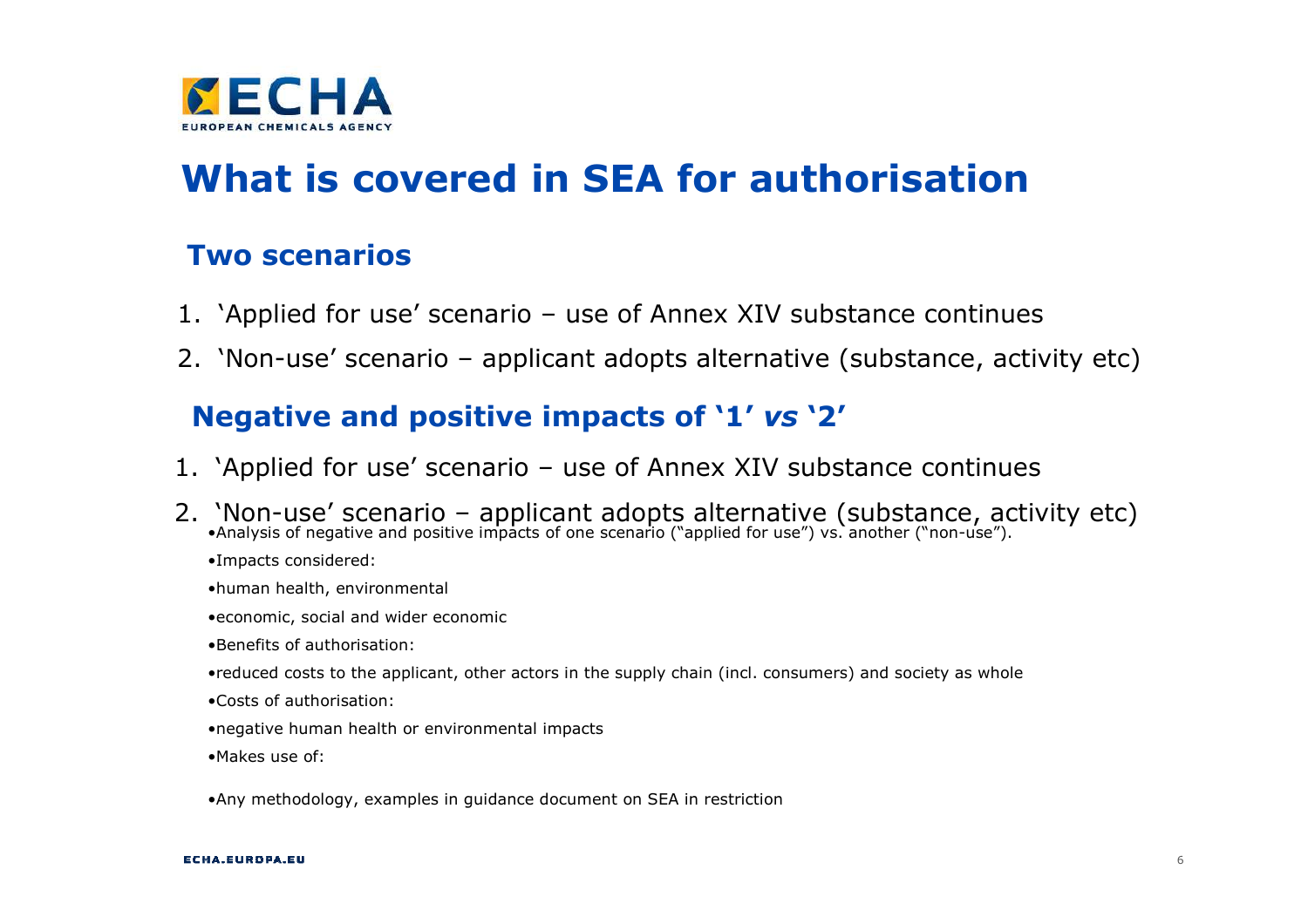

# **When to do it (in the application process)?**

**AoA**

Defining scope of AoA

Assessing overall reduction of risks to human health / environment from alternatives

Assessing technical feasibility of alternatives

Assessing economic feasibility of alternatives

> Assessing availability of alternatives

#### **Conclusion**

A SEA

Defining aims of SEA

Defining scope of SEA

Assessing impacts of refused vs granted authorisation:

Human health and environment

Economic

**Social** 

Wider economy

**Conclusion**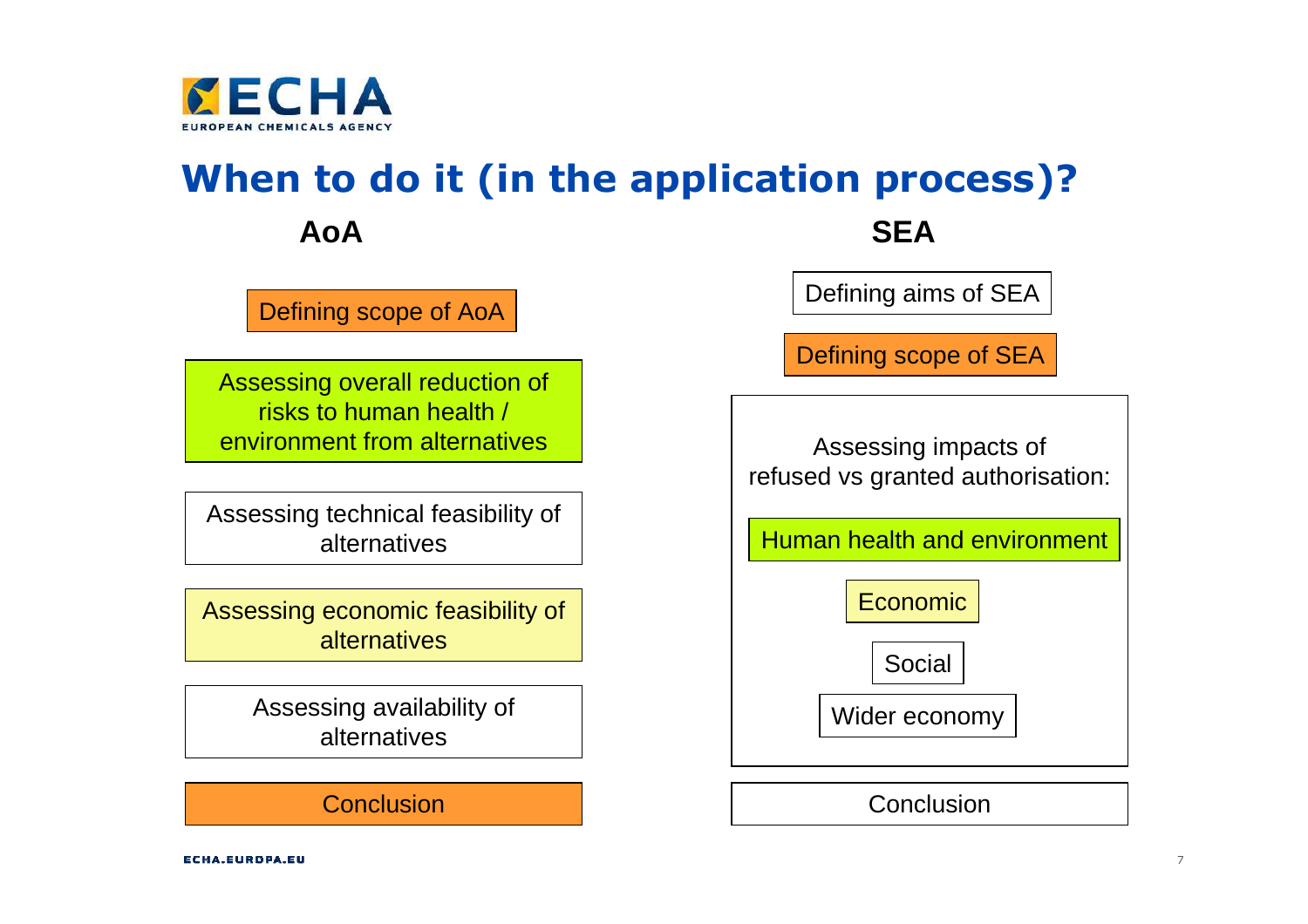

# **Who should do it? (2)**

- Certain aspects require specialist skills (e.g.  $EIA<sup>1</sup>$ , CBA<sup>2</sup>)
- Some data requirements require knowledge of specialist external<br>sources (e.g. monetary economic values) sources (e.g. monetary economic values)
- Unlikely to be able to avoid using external resources
- Similar to undertaking (e.g.) an EIA for a planning application

• But needs EIA and internal business planning combined – integrated approach based on commercial decision-making incorporating SEA considerations

<sup>1</sup>EIA : Economic Impact Assessment ²CBA: Cost-Benefit Analysis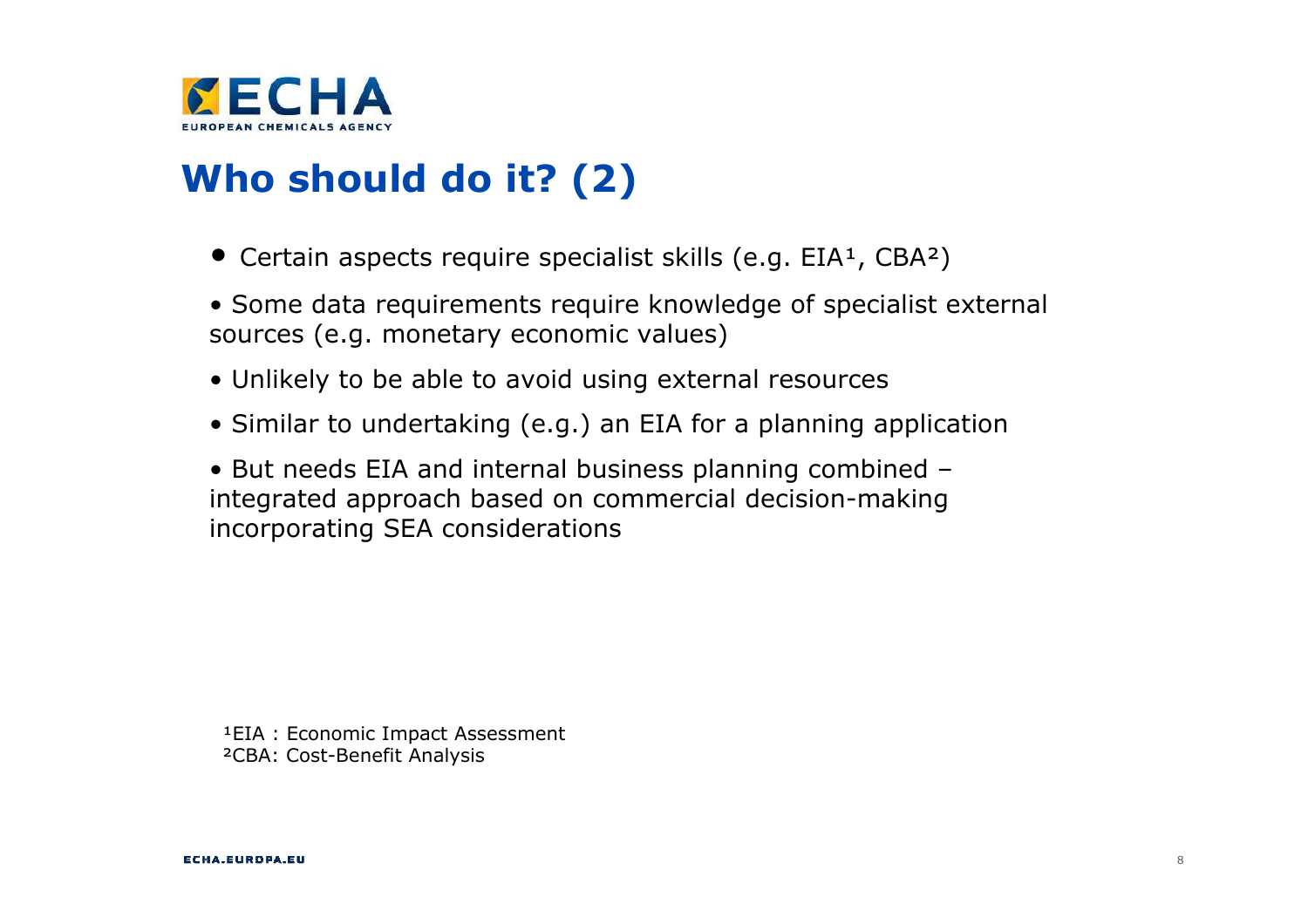

## **How to do it?**

- Annex XVI ('may include')
- SEA, AfA guidance, other guidance
- Key technical features (e.g. discounting)
- Valuation of intangibles for complex cases
- `Good things to include' (e.g. uncertainty, indirect costs, price-<br>performance effects) performance effects)

BUT

- Data often imperfect, methodologies vary
- Proportionality
- 'No right and wrong answer'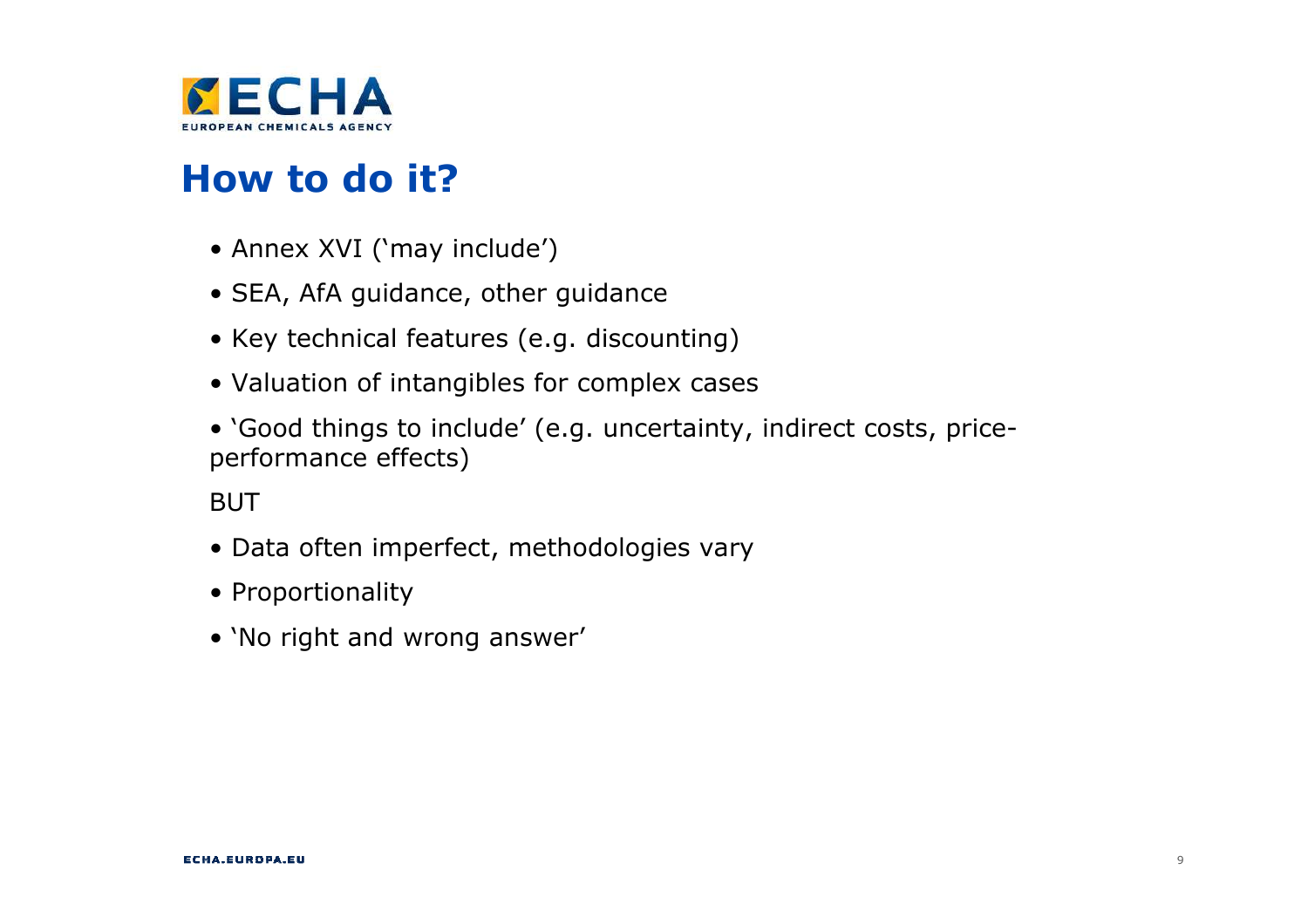

## **How to do it? 'More convincing analysis'**

- Detailed quantitative business model using actual data to explain and<br>estimate how costs and revenues would be affected over time estimate how costs and revenues would be affected over time
- Systematic consideration where appropriate of effects on downstream<br>users, costs and demand users, costs and demand
- Quantified impacts placed in context of wider business and financial performance, including business planning and future market trends
- Numerous actual data employed for known variables. Predictions for future values based on extensive databases and consultation withsuppliers etc
- Integrated assessment of health and environmental impacts, with modelling of exposure and populations/receptors, and monetisation of estimated effects.
- Uncertainties and risks recognised and modelled formally through scenario analysis, sensitivity analysis, monte carlo analysis and so on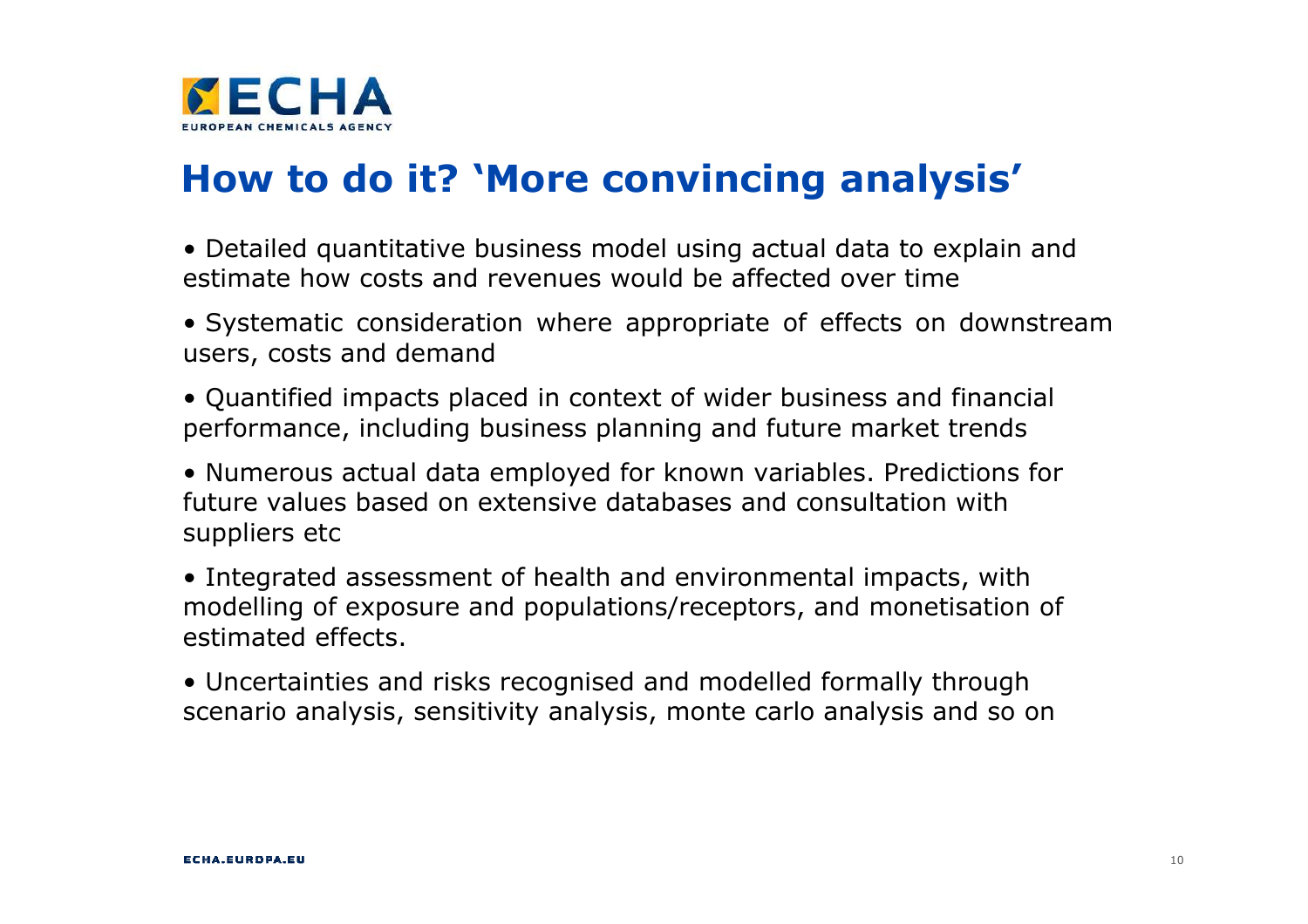

# **How (not) to do it? 'Less convincing analysis'**

• Impacts presented in general terms in the form of qualitative<br>statements and assertions statements and assertions

• No obvious or explicit logic to implied relationships underpinning impact statements. No quantitative modelling

• Partial range of impacts considered. No comprehensive assessment of<br>which impacts relevant. Final choice largely arbitrary. Subjective and which impacts relevant. Final choice largely arbitrary. Subjective and implied tradeoffs between non-comparable outcomes

• Little or no quantitative data used

• Short or unspecified time horizon. No consideration of baseline trends<br>or future developments or future developments

• No contextual information or comparisons provided to judge scale,<br>significance of impacts significance of impacts

• No or perfunctory consideration of uncertainty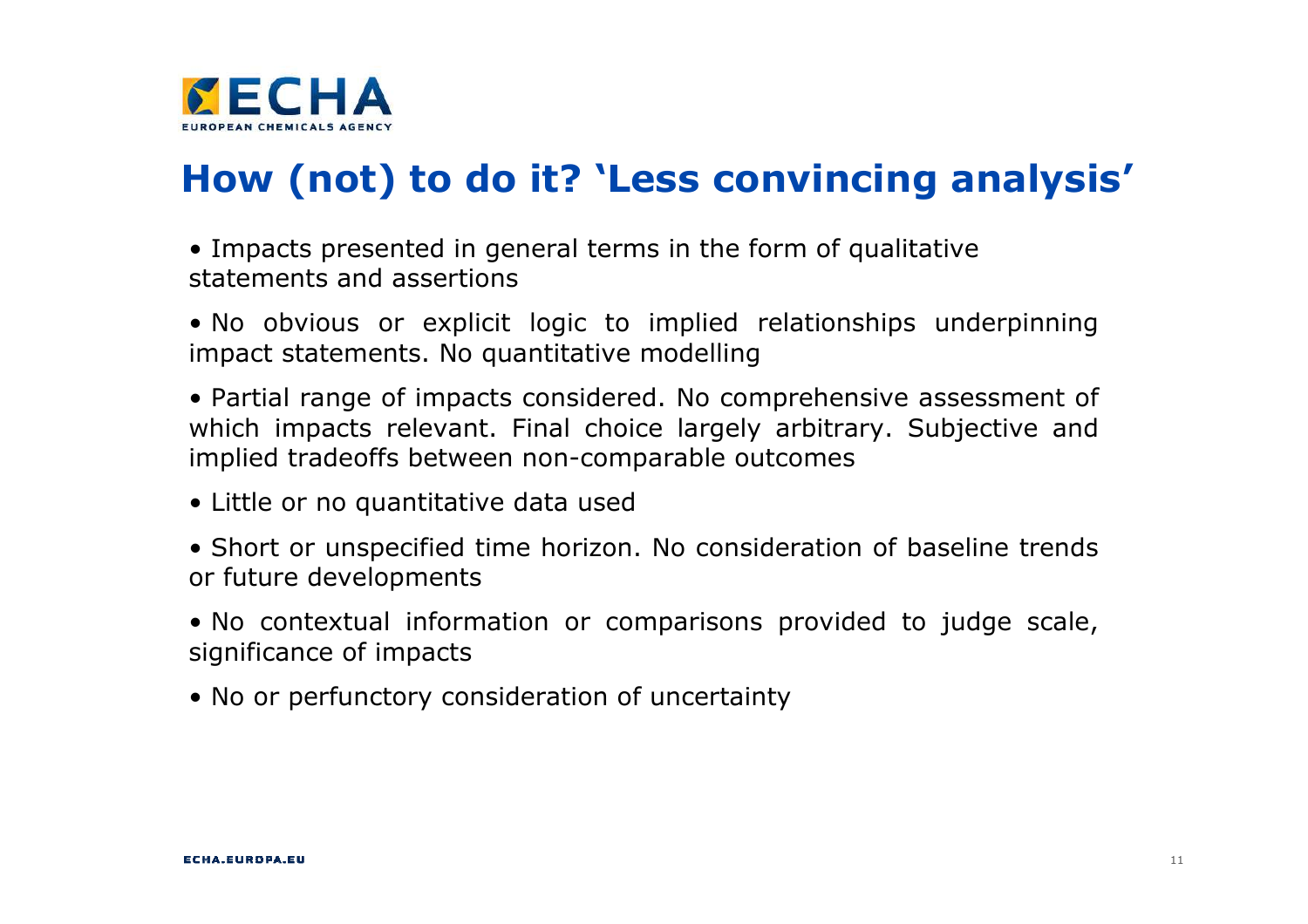

## **Discussion example – Downstream users**

- Recognising and describing possible effects is a start!
- Understanding customer business and processes might allow<br>modelling of impacts process changes, indirect costs, role of modelling of impacts – process changes, indirect costs, role of performance
- Sensitivity and scenario analysis to identify key drivers of results –<br>how important could they he? (Proportionality) how important could they be? (Proportionality)
- Indirect approaches impact on own demand, prices, sales trends<br>etc as a measure of impact downstream (n h double-counting) etc as a measure of impact downstream (n.b. double-counting)
- How would these market developments actually be modelled and market options actually selected by the firm? ('Real-world' analysis of need to consider substance ban – applicant's perspective)